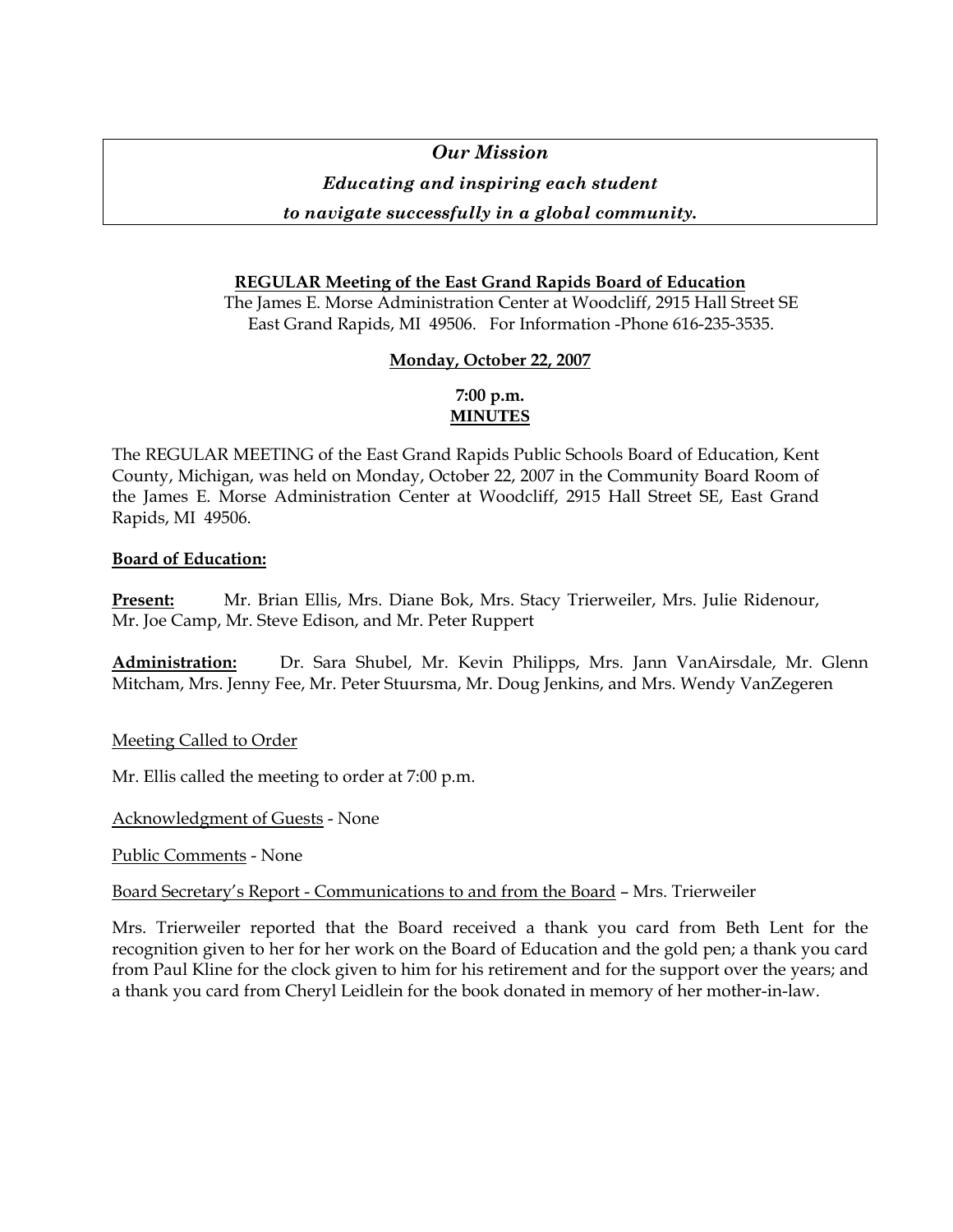## High School Student Council President's Report – Mr. Alex Yared

Mr. Yared shared that Homecoming Week was very successful. The Cystic Fibrosis fundraiser is the next project that student council will be involved in with a goal of raising \$1,000 this year. He stated that the student body excited for football playoffs.

## EGREA President's Report - Mrs. Nancy McSkimming

Mrs. McSkimming was not at the meeting to give a report as she had a family conflict.

Recognition of East Grand Rapids Commended Students in the 2008 National Merit Scholarship Competition –Mrs. Jenny Fee

Mrs. Fee stated that these students scored in the top 1% in the nation. She then introduced: Brendan Campbell; Elliot Hoff; Jessica Kane; Ian McDonald; Alexandra Tourek; and Geoffrey Wright who were presented with certificates of recognition by Dr. Shubel and Mrs. Stacy Trierweiler on behalf of the Board of Education.

### *Discussion Items:*

## Energy Education Program Update – Mr. Graham (Enclosure #8)

Mr. Philipps introduced Mr. Graham who presented an update on the Energy Education Program. He gave a brief background and overview of the program and also reviewed our energy savings since the inception, 15 months ago, of the program in East Grand Rapids Public Schools.

### Technology Integration Update – Mr. Jenkins

Mr. Jenkins gave a brief update of the technology integration throughout the district. He showed some photos of the technology carts in action in the elementary, middle school and high school.

### Curriculum, Instruction, Assessment & Technology Coordination – Mrs. Glowicki (Enclosure #10)

Mrs. Glowicki and Mr. Jenkins gave an overview of curriculum, instruction, assessment and technology. They reviewed the process (research and study; review and develop; implement and reflect; and ongoing support), and the 2007-08 I.T. initiatives. The Board had opportunity for comments and questions.

## First Reading of Revised Policy #8320 and Acknowledgement of Revised Policy Rules #8320-R (Student Use of Electronic Devices) – (Enclosure #11)

Mrs. Bok reviewed the changes to the policy and some of the reasons for the changes. Basically the changes being made tighten up the policy on student use of electronic devices. There was discussion by the Board of the proposed changes. It was noted that a comprehensive communication plan would be implemented to educated students, parents and staff prior to the enforcement of the new policy. The new policy would go into effect at the beginning of second semester. Board member suggested revisions will be made to both the policy and rules and brought back before the Board for a second reading and approval at the November meeting.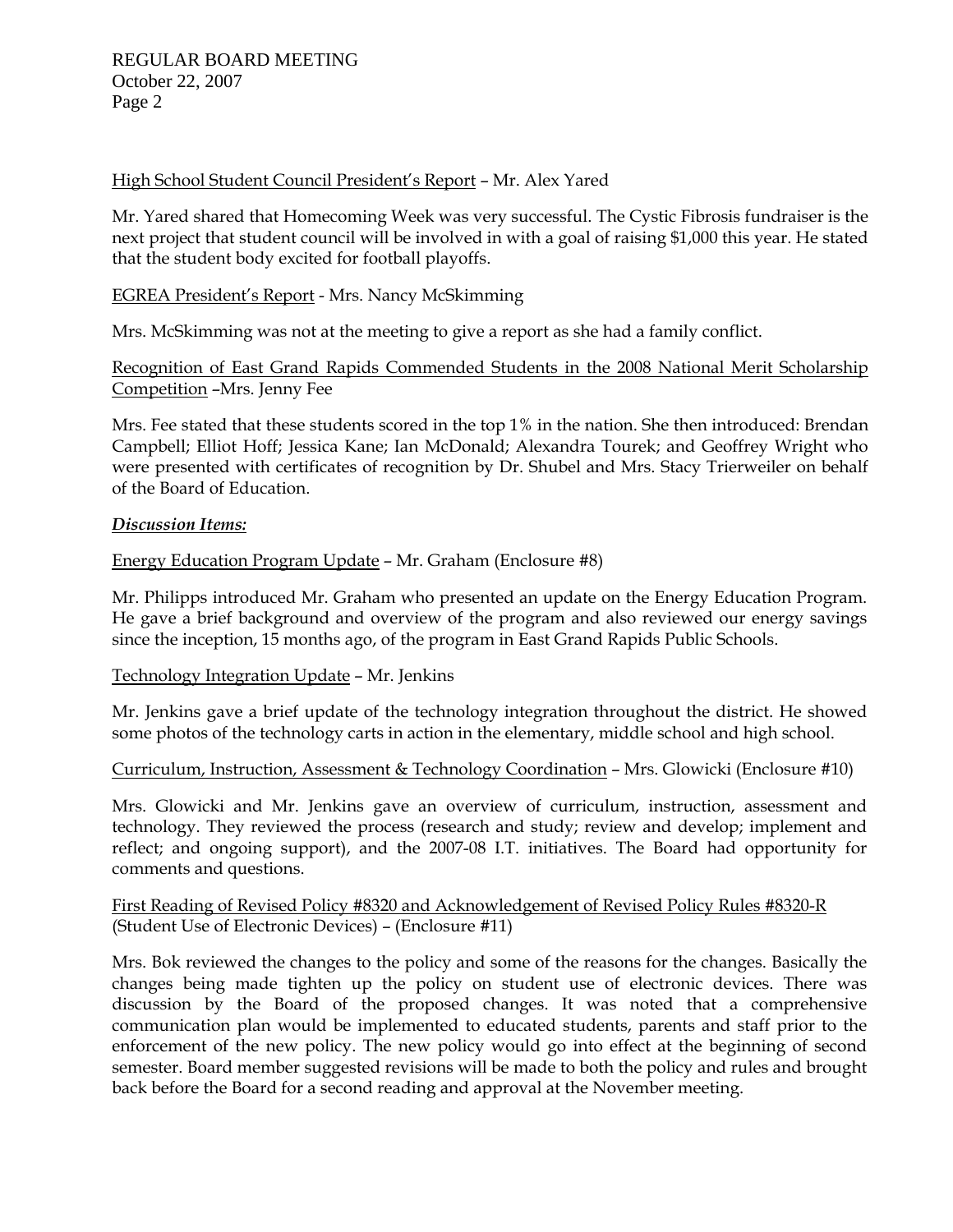### *Action Items - Consent Agenda:*

| Background:     | In order to save time during the meeting, we are using a Consent<br>Agenda. Items in the Consent Agenda include those that are routine<br>or have been previously discussed by the Board of Education. Any<br>Board Member may request to have any item removed for a separate<br>discussion and vote. |
|-----------------|--------------------------------------------------------------------------------------------------------------------------------------------------------------------------------------------------------------------------------------------------------------------------------------------------------|
| Recommendation: | Motion to approve items in the Consent Agenda Numbers _12_<br>through $\_\$ 14                                                                                                                                                                                                                         |

Approval of Minutes of REGULAR MEETING of 9/24/07 (Enclosure #12)

Approval of Payment of Bills for September 2007 (Enclosure #13)

Approval of Overnight Student Activities (Enclosure #14)

 Background: In accordance with Board of Education Policy #7490, the Middle School has an additional trip and overnight activity at outlined in Enclosure #14 for approval by the Board.

Mrs. Bok moved to approve Consent Agenda Items #12-14. Mrs. Trierweiler seconded the motion. There was some discussion and many positive comments of the Middle School program, which will be voted on at this meeting. Motion passed 7-0.

### *Other Action Items:*

*Administrative Reports:*

Superintendent

Student Count Update

Dr. Shubel noted that enrollment at the end of September was 3,014 students. She stated that this was down some students from the spring count of 3,040. She noted that in the spring East graduated a large senior class and in the fall took in a smaller kindergarten class. She also reported that statewide the birth rate is down.

### Assistant Superintendent of Business

State Budget Update

Mr. Philipps reviewed the situation in Lansing and the state budget. The state is currently on a continuation budget until the end of this month when the government will be laying out the new budget. Until legislators in Lansing firm the budget up, we are still planning on no increase to our state aid payment.